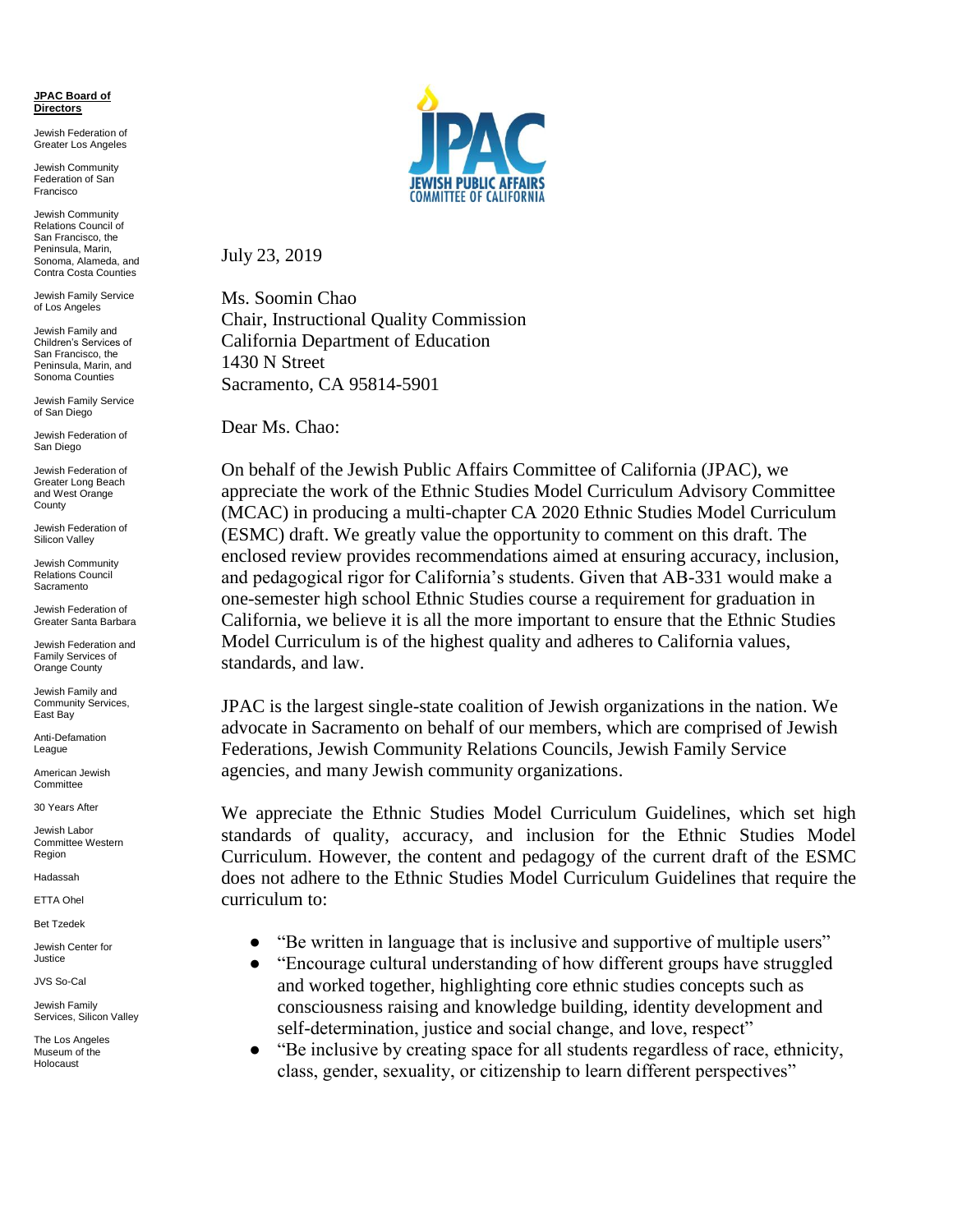We observed firsthand the exuberance of the Ethnic Studies Model Curriculum Advisory Committee, whose meetings began with a unity chant. Unfortunately, that spirit did not translate into the draft, where we found content that is disunifying, exclusionary, and, at times, even delegitimizing. We ask that the IQC address these matters before sending the draft to the Board of Education for approval.

The latest California History-Social Science Framework directs that instructional content maintain academic rigor, historical accuracy, and consistency. The body of knowledge presented in classrooms should not be prejudicial, and must be balanced, so that our students can develop the reasoning, problem-solving, communication, and analytical thinking skills necessary for the future. The model curriculum must adhere to California Education Code sections 60044 and 51500, which explicitly prohibit instructional materials and instruction that reflect or promote discriminatory bias on "the basis of race or ethnicity, gender, religion, disability, nationality, or sexual orientation, occupation." At present, due to errors of omission and commission, the current ESMC draft threatens both sections of the Education Code for Jewish American students.

JPAC is writing on behalf of the following organizations: the Jewish Community Relations Council (JCRC) of San Francisco, the Peninsula, Marin, Sonoma, Alameda and Contra Costa Counties; the Jewish Community Federation of San Francisco, the Peninsula, Marin, and Sonoma Counties; the Jewish Federation of Greater Los Angeles; the Jewish Federation of Silicon Valley; the Jewish Federation of the Sacramento Region; Jewish Community Relations Council (JCRC) of the Jewish Federation of the Sacramento Region; Jewish Long Beach (formerly the Jewish Federation and Jewish Community Foundation of Long Beach and West Orange County); the Jewish Federation of the Greater San Gabriel and Pomona Valleys; and the Jewish Federation of Ventura County.

Our organizations are grateful to you, the members of the Instructional Quality Commission, for your consideration of the recommended changes detailed in the enclosed review. Thank you for your commitment to accurate and representative education for all California students. We appreciate your timely attention to this matter. We look forward to participating in the process and appreciate the opportunity to provide input.

Sincerely,

Lynn Bunim

Lynn Bunim Chair Jewish Public Affairs Committee of California (JPAC)

Julie Zuch.

Julie Zeisler Executive Director Jewish Public Affairs Committee of California (JPAC)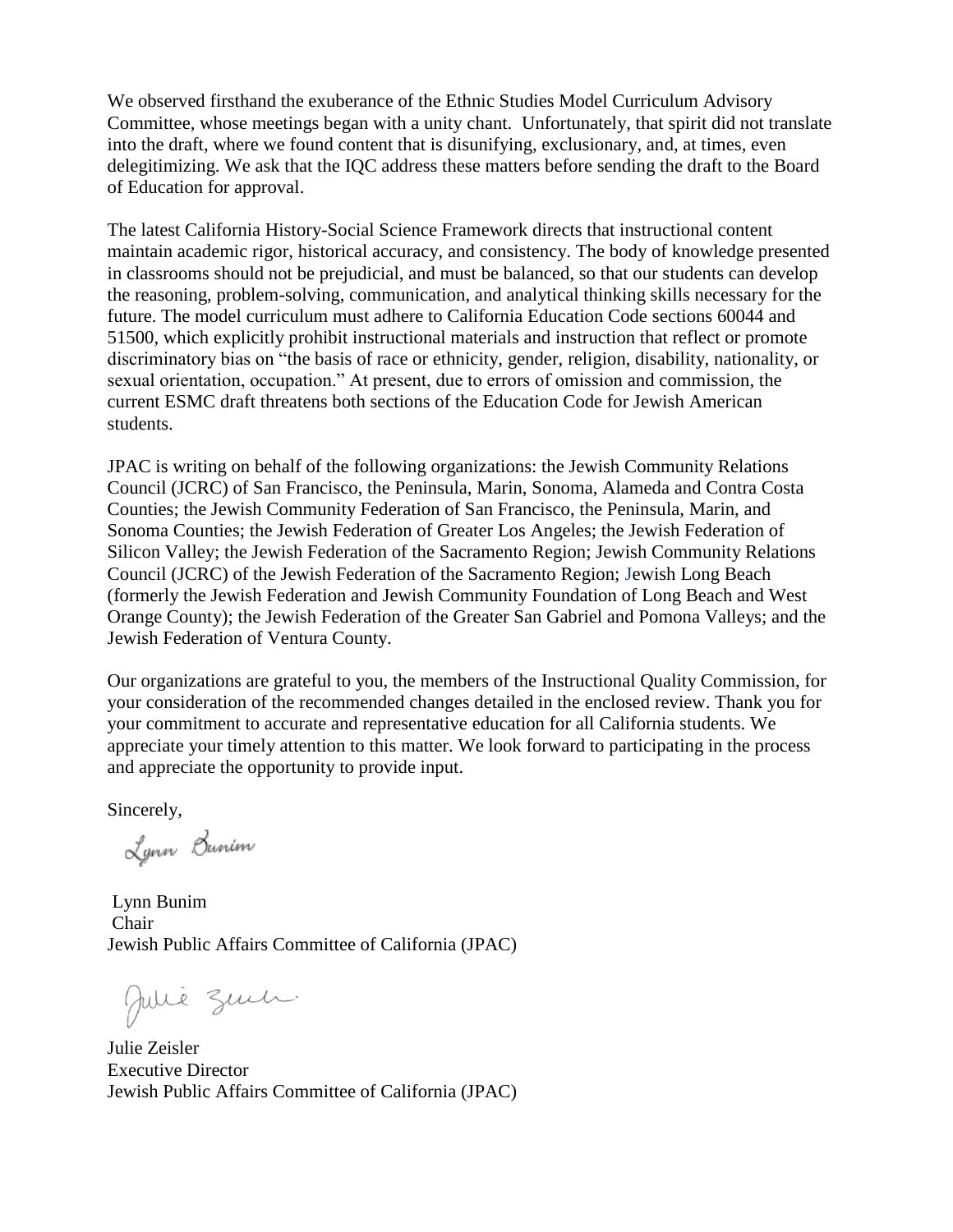Opejail ne Pos

Abigail M. Porth Executive Director, Jewish Community Relations Council (JCRC), of San Francisco, the Peninsula, Marin, Sonoma, Alameda and Contra Costa Counties

Danny Grossman CEO, Jewish Community Federation of San Francisco, the Peninsula, Marin, and Sonoma Counties

Jay Sanderson President, The Jewish Federation of Greater Los Angeles

Diny fluen

Diane Fisher Director, Community Relations Council, Jewish Federation of Silicon Valley

William Recht Executive Director, Jewish Federation of the Sacramento Region

Bruce Pomer Chair, Jewish Community Relations Council (JCRC), Jewish Federation of the Sacramento Region

Lason Moss

Jason Moss Executive Director, Jewish Federation of the Greater San Gabriel and Pomona Valleys